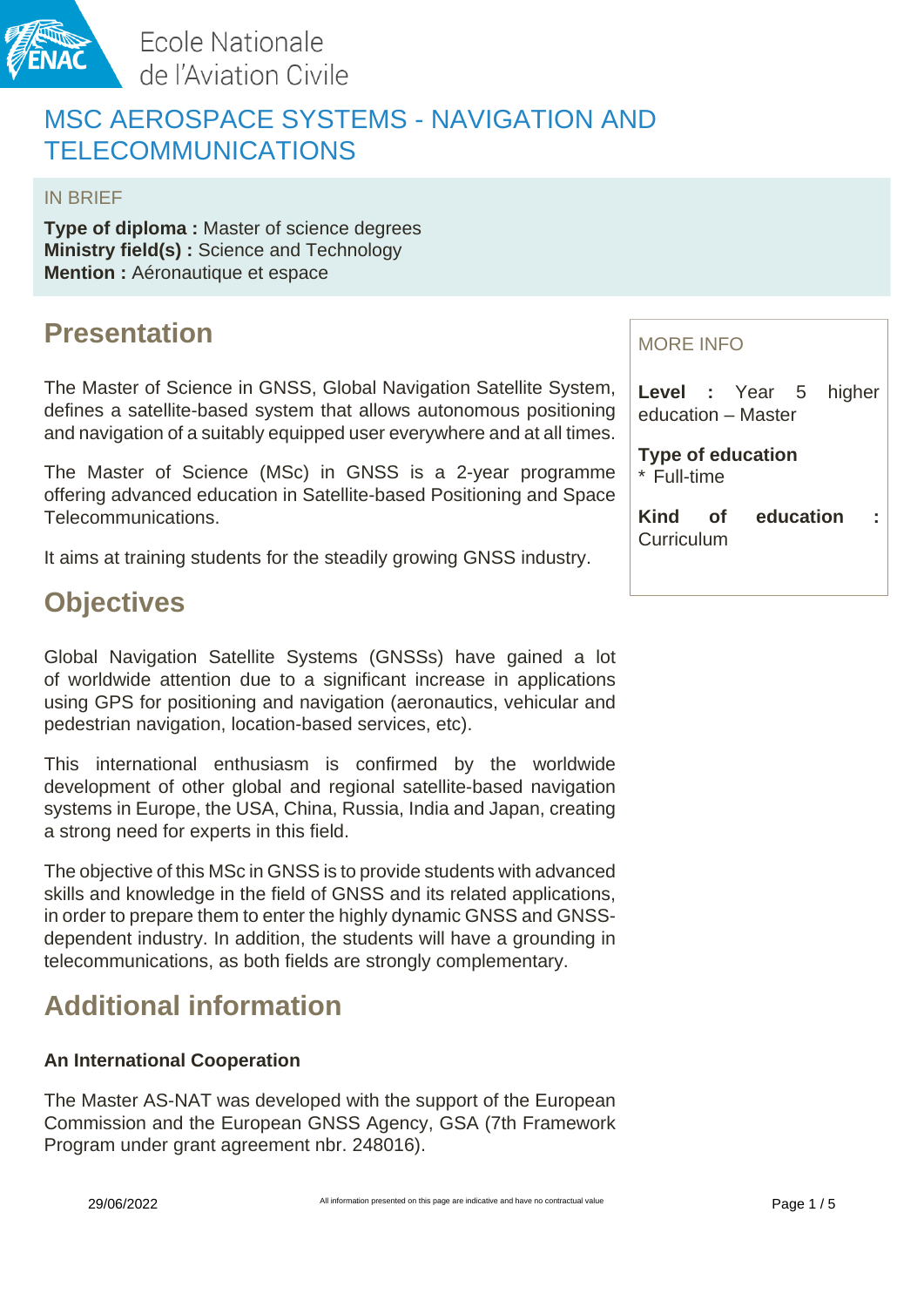

It has been achieved in partnership with the Institute of Space Technology and Space Applications of the Universität der Bundeswehr München (Germany) and Politecnico di Torino (Torino, Italy), both recognized for their leading international roles in education and research in the GNSS field. These two universities also contribute to the MSc teaching and provide their international links with the GNSS industry.The MSc has also received the industrial support of Thales Alenia Space (France), Airbus (France), GMV (Spain), ISMB (Italy); as well as the institutional support of the UN.

Please, click [here](http://formations.enac.fr/_resources/Fiches%2520RNCP/Fiche%2520RNCP%2520parcours%2520type%2520AS-NAT_V0_20160509.pdf?download=true) to access to the "Fiche RNCP" (Répertoire national des certifications professionnelles).

## **Organization**

#### Year 1

#### Semester 7

- Fundamentals of Mathematics (Mandatory)
	- · MA414E Theory of distributions for signal processing
	- · MA405E Probability/Statistics
	- · MA406E Stochastic Processes

- Fundamentals of Signal Processing and Electromagnetics

#### (Mandatory)

- · MO404E Electromagnetics
- · SP4002E Signal theory and signal processing
- · SP4003E Digital signal processing
- · EE4002E Analog filtering
- · AU408E Linear servo loop system
- GNSS 1 (Mandatory)
	- · NA402E Introduction to GNSS and its evolutions
- Introduction to Programming (Mandatory) · IP405E - Programming and C language
- 
- Applied Project 1 (Mandatory)
	- · NA497E PVT computation project
- Language and Human Science 1 (Mandatory)
	- · LV401 Culture and language French
	- · LV406E Culture and Language English

Semester 8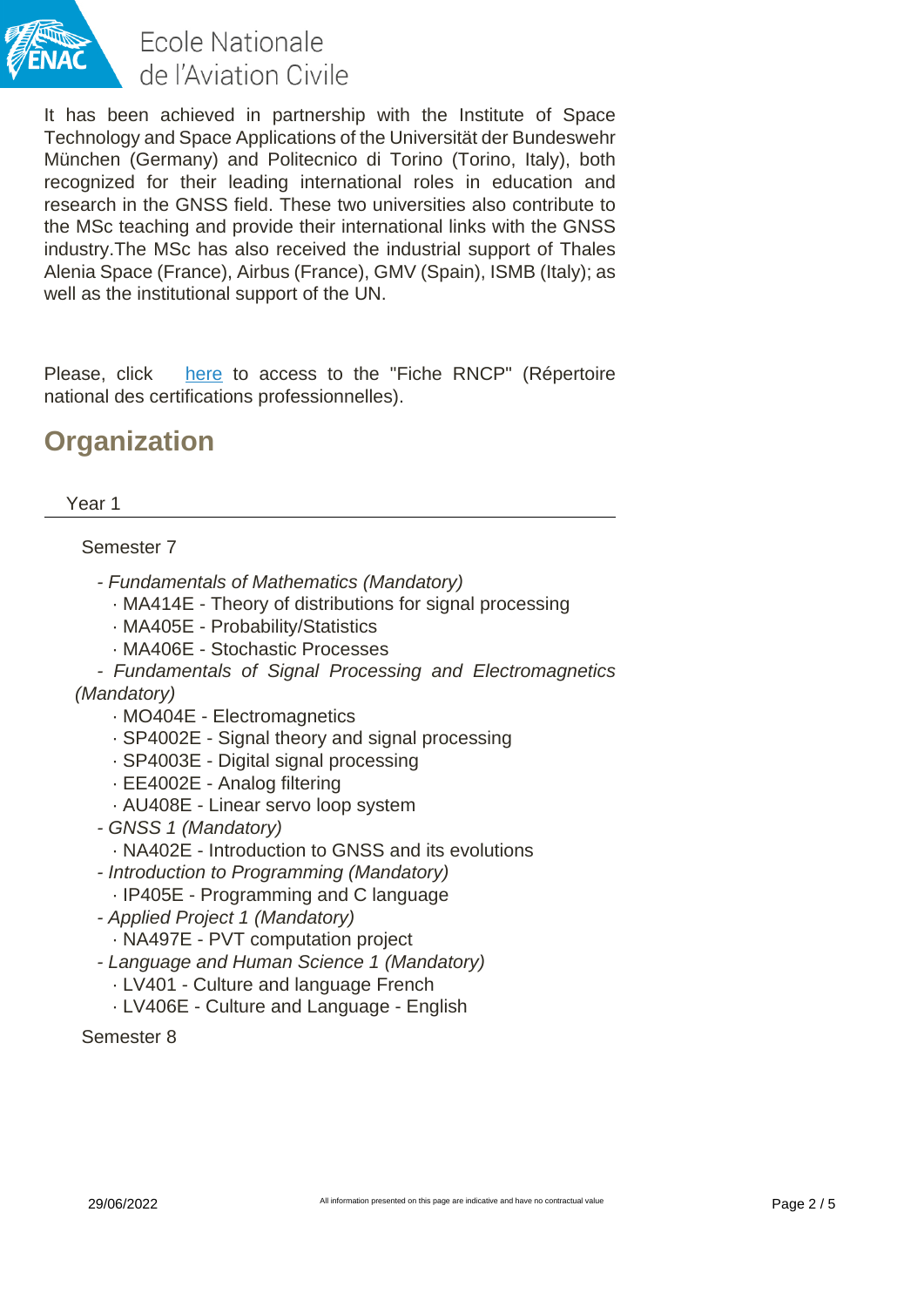

- Intermediate Electromagnetism and Surveillance (Mandatory)
	- · MO4006E Antenna and Propagation for GNSS
	- · MO4004E Propagation Channels Modeling
	- · SV4010 Surveillance Principles
- Advanced Signal Processing 1 (Mandatory)
	- · SP4004E Estimation/Detection
	- · SP5004E Kalman Filtering
	- · AU409E State Space Modeling, Analysis and Control
	- · SP4006E Digital communications
- GNSS 2 (Mandatory)
	- · NA404E GNSS for Civil Aviation
	- · NA403E Differential GNSS Methods
	- · NA406E Inertial Sensors and Hybridization Techniques
	- · NA4007E Astrodynamics
- Applied Project 2 (Mandatory)
	- · NA491E Applied project
	- · CP4005E Course project Market your Ideas
	- · CS406E Introduction to System Engineering and Quality
	- · CS407E Project Management
- Language and Human Science 2 (Mandatory)
	- · LV402 Culture and Language French
	- · LV407E Culture and Language English

Year 2

Semester 9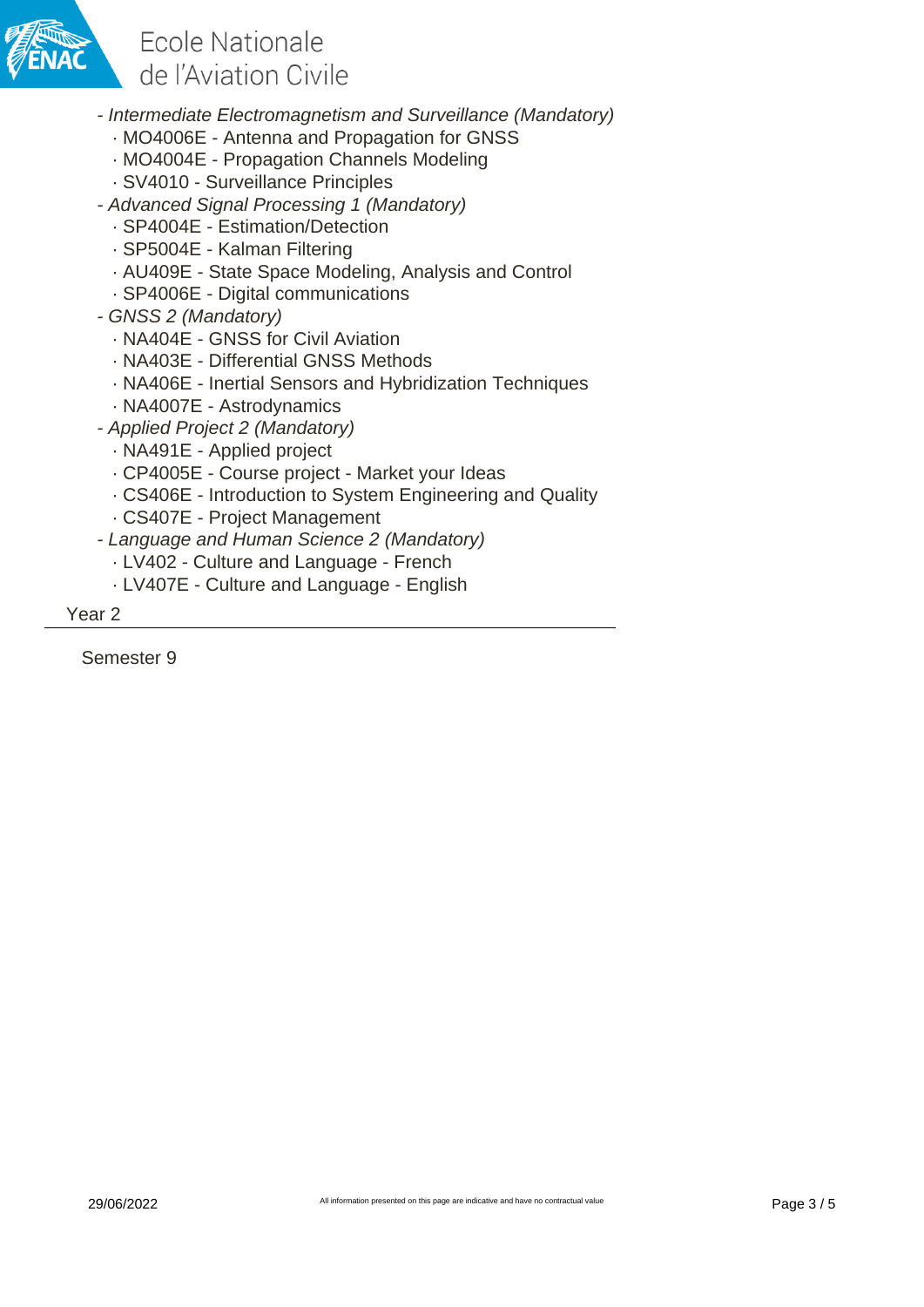

- Advanced signal processing 2 (Mandatory)
	- · SP5005E Digital Receivers
	- · SP5015E Array signal processing
	- · SP5002E Parametric modeling
	- · SP5009E Spread Spectrum Techniques
	- · NA5012E Advanced concepts : GPS L1 C/A Receivers
- Telecommunications 2 (Mandatory)
	- · SP514E Modern Channel Coding
	- · SP513E Classical Channel Coding
	- · SP5007E Spatial Technology
	- · AV5002 On-board systems
- GNSS 3 (Mandatory)
	- · NA5020E Future GNSS Signals
	- · NA5021E High Sensitive Receivers Urban positioning
	- · NA5022E Alternative Positioning
	- · NA5023E Business in GNSS
	- · NA5920E GPS L1 C/A Receivers project
- Applied project 3 (Mandatory)
	- · NA499E Applied project
- Language and Human Science 3 (Mandatory)
	- · LV501 Culture and Language French
	- · LV504E Culture and Language English
- Semester 10 (Mandatory)
	- · TX5900 Graduation Project

### **Professional insertion**

Recent studies have shown that there will be a lack of graduate students to fill the open positions in the GNSS industry in the near future. This MSc in GNSS provides students with a head start in the evolving and growing market of satellite-based navigation and telecommunications.

Hence, graduate students can join:

- large companies,
- SMEs,
- national institutions,
- research laboratories.

## **Organizational unit**

ENAC - Ecole nationale de l'aviation civile